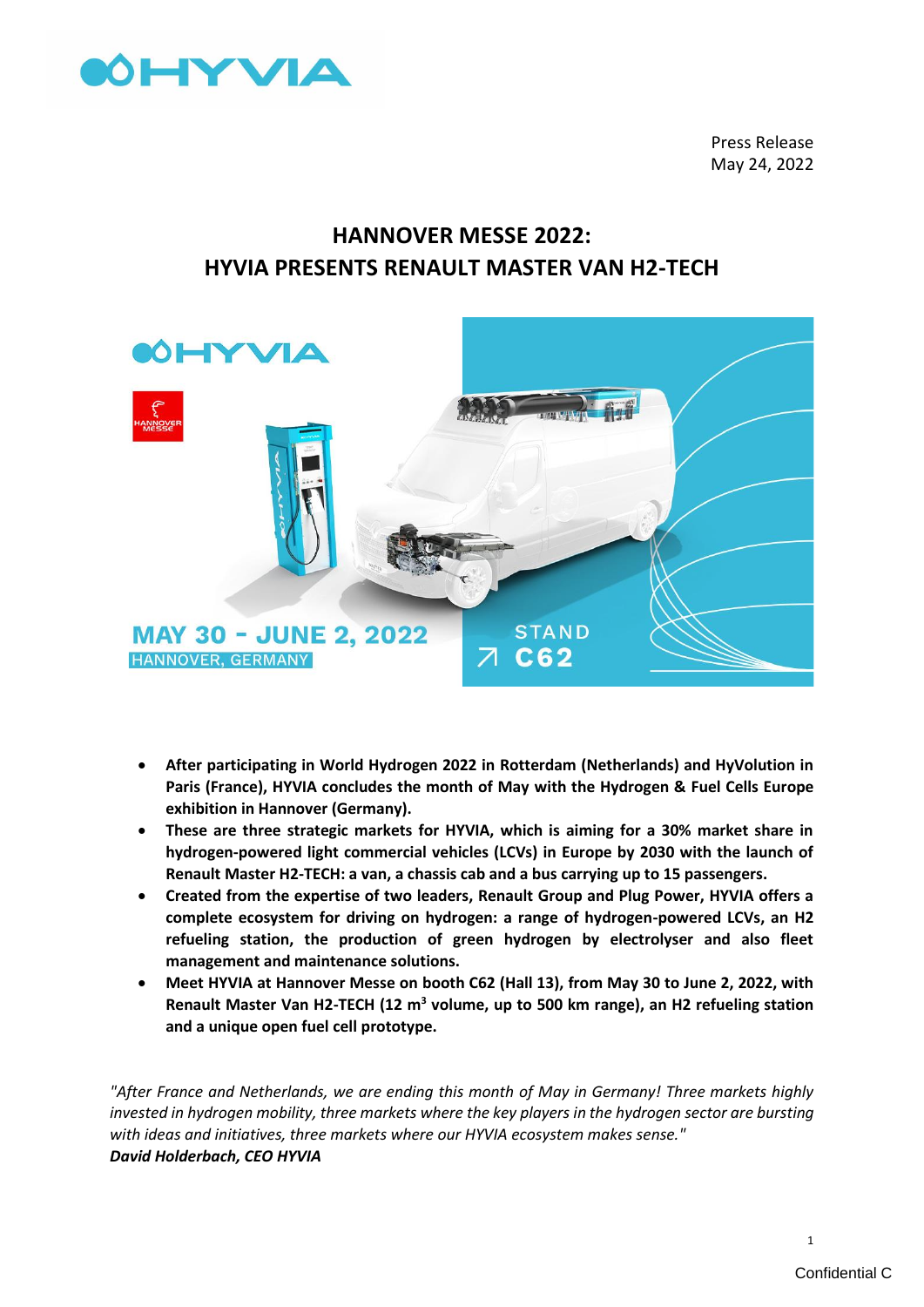

## **Renault Master Van H2-TECH on the road from mid-2022**

Master Van H2-TECH answers the needs of businesses, fleets, and local authorities. It is a big van for the transport of goods and packages, with a loading volume of 12  $m<sup>3</sup>$  and a range of up to 500 km. It is equipped with a 30 kW fuel cell, a 33 kWh battery and tanks containing 6 kg of hydrogen (4 tanks of 1.5 kg). Master Van H2-TECH is expected to be on European roads from mid-2022.

## **Driving on hydrogen with the HYVIA ecosystem**

Hydrogen mobility is particularly appropriate today for light commercial vehicles, enabling extended range for high loads and intensive use. The HYVIA range of hydrogen-powered LCVs with zero CO2 emissions\* offers an increased range of up to 500 km and a refueling time of 5 minutes. It includes a van version with a loading volume of 12 m<sup>3</sup> (Master Van H2-TECH), a chassis cab version with a large volume of 20  $m<sup>3</sup>$  (Master Chassis Cab H2-TECH) and a minibus that can carry up to 15 passengers (Master City Bus H2-TECH). HYVIA also offers H2 refueling station, the production of low-carbon hydrogen, maintenance, and fleet management solutions.

# **HYVIA: a French brand of high technology**

HYVIA is based in France on four sites. The head office, engineering and R&D center are located in Villiers-Saint-Frédéric. Renault Master is produced at the Batilly plant. Electric and hydrogen integration is provided by PVI, a Renault Group subsidiary, at Gretz-Armainvilliers. Finally, the HYVIA plant in Flins assembles and tests fuel cells based on Plug Power's leading technology. At the end of 2022, the plant will also start assembling H2 refueling stations and the production of low-carbon hydrogen with a first 1MW electrolyzer.

**HYVIA will meet the players of the hydrogen industry on its booth to also discover its unique fuel cell prototype illustrating its functioning and the hydrogen flows.**



*\* When driving, neither CO<sup>2</sup> nor other regulated air pollutants, in accordance with the WLTP certification.*

**Press contact** Isabelle Behar HYVIA Communication Director +33 6 08 71 63 31 [isabelle.behar@hyvia.eu](mailto:isabelle.behar@hyvia.eu)

2